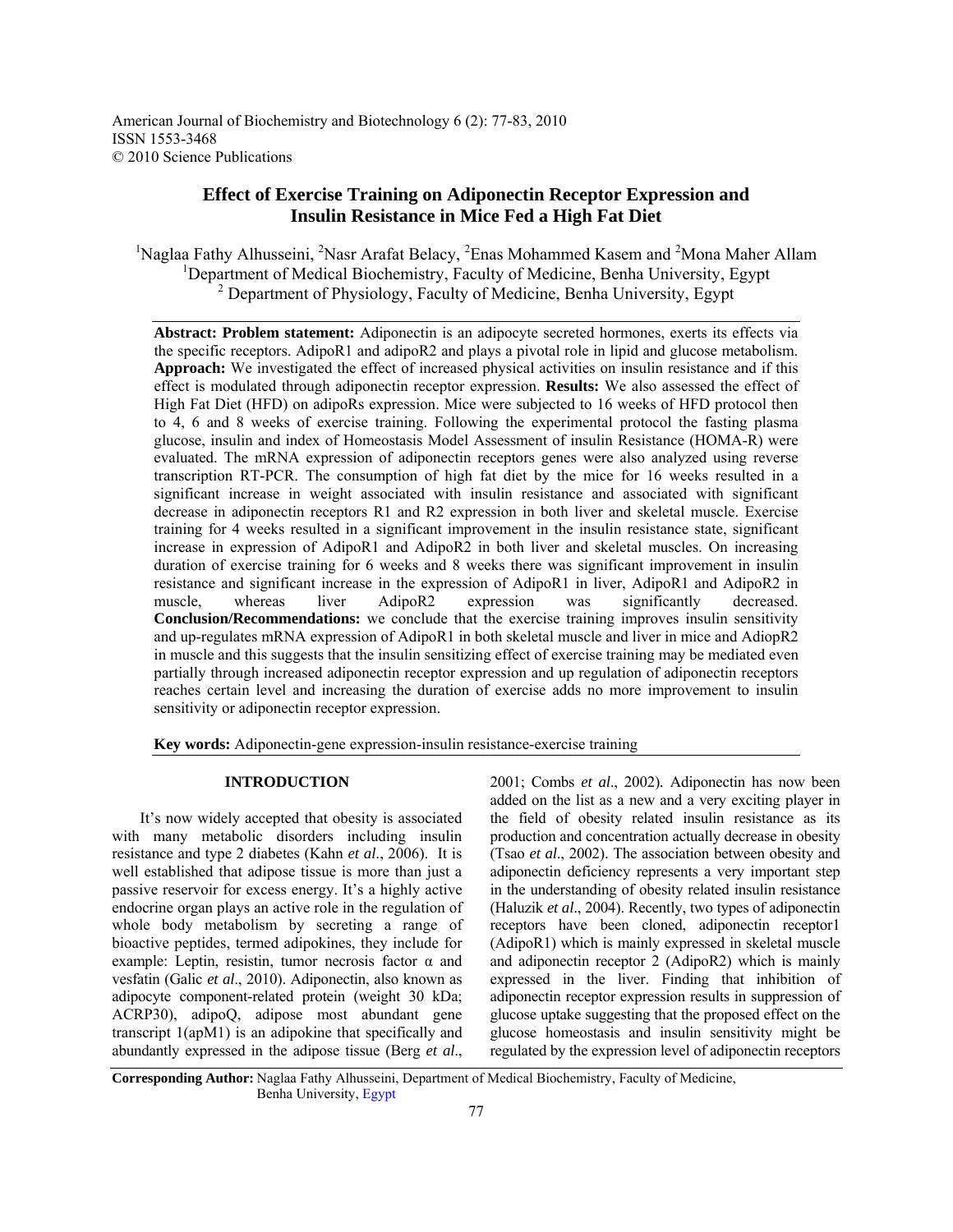(Yamauchi *et al*., 2007). Interestingly the insulin sensitizing effects of exercise have similar metabolic effects as adiponectin in that exercise also promotes glucose uptake into the muscle and increase fatty acid oxidation (Vu *et al*., 2007). Therefore, the aim of the present study was to determine the effect of increased physical activities on insulin resistance and if this effect is modulated through adiponectin receptors expression. In this study the effect of high fat diet on AdipoR expression was also assessed to determine whether exercise training affects the expression on AdipoR exclusively.

#### **MATERIALS AND METHODS**

**Experimental animals and protocols:** Ten week old male mice  $(n = 80)$  weighing 20-25 gm. without any previous preparation and with free access to food and water, were housed under controlled temperature and lighting conditions of 20-24°C, 12 h light-darkness cycle. A regular diet containing 27% protein, 13% lipid and 60% carbohydrates of total caloric requirement was available until the start of experiment once the experimental protocol was initiated, the mice divided into control (CON group  $n = 8$ ) prepared as the wild type control for comparisons of mRNA expression. Sixty eight mice were provided by high fat diet (fat represents 60%, CHO 21.4% and protein 18.6% of total caloric requirements (Akagiri *et al*., 2008) for 16 weeks, 36 mice from them were submitted for exercise (ET group) and subdivided into 3 subgroups according to the exercise durations,  $(ET_1 \t n = 12, Exercise \t duration)$  $= 6$  weeks), (ET<sub>2</sub> n = 12 Ex. duration = 8 weeks) and  $(ET_3 n = 12 \text{ Ex. duration} = 12 \text{ weeks})$ . The remained 32 mice were continuously provided with high fat diet without exercise: High Fat Diet (HFD group  $n = 32$ ). Weight and food consumption of all mice were measured daily.

 Following acclimatization to swimming in water tank and according to swimming protocol of Reynolds *et al*. (2000), mice in ET group were exercised at 15 min swim interval, the training time were slowly increased to 45 min day<sup>-1</sup> over 1 week period, 5 days week<sup>-1</sup> for a total of 6, 8 and 12 weeks. At the end of duration of each exercise group and after overnight fasting, the ET mice and a corresponding number of mice from HFD group were decapitated and biceps femoris muscle, liver were removed and immediately placed in Cryo tubes and stored in RNA Later solution (Qiagen-GmbH Hilden, Germany) at 10 µL per 1 mg of tissue at-80°C. About 2 mL blood sample was collected from the right ventricle, placed immediately in vaccutainer tubes containing EDTA for plasma separated which stored at -20°C.

**Blood chemistry assay:** Glucose concentration was assayed spectrophotometrically using commercially available kit (Quantichrom Glucose Assay Kit). Serum insulin was assayed using INS-EASIA Kit (BioSource Europe SA). The index of homeostasis model assessment of insulin resistance (HOMA-R) insulin  $(\mu U \text{ mL}^{-1}) \times \text{glucose (mg dL}^{-1})/405 \text{ (Matthews } et al.,$ 1985) of each animal was calculated from fasting plasma glucose and insulin concentrations.

**Gene expression analysis:** Biopsies of liver and muscles were taken and immediately placed in Cryo tubes and stored in RNA later solution (Qiagen, GmbH, Hilden, Germany) at 10  $\mu$ L per 1 mg of tissue at -80 $\degree$ C for further processing.

 From each of the stored liver and muscles biopsies, 30 mg of the tissue were cut and homogenized using rotor-stator homogenizer (Art-Miccra D-8 Germeny) for 20 sec. Total RNA was extracted using RNeasy mini kit (Qiagen, GmbH, Hilden, Germany) following the protocol. 50 µL of the eluted RNA was collected and immediately placed in ice.

 Concentration of RNA sample was measured Spectrophotometrically = 44 ug mL<sup>-1</sup> X A260 X dilution factor (Wilfinger *et al*., 1997). The ratio of the readings at 260 and 280 nm (A260/A280) provides an estimate of the purity of RNA. Pure RNA has an A260/A280 ratio of 1.9-2.3.

**One step RT-PCR:** In rapid cycler PCR (G- Storm Thermal cycler, England) 10 µL from each sample of extracted RNA were used in RT-PCR for each adiponectin receptor 1, adiponectin receptor 2 and β actin genes using one step RT-PCR kit (Qiagen Gmbh, Hilden, Germany) according to the manufacturer's instruction. Amplification was performed using the following primer sets provided by (Operon, inc Huntsville, Alabama Germany).: Forward primer 5- CTT CTA CTG CTC CCC ACA GC.3 reverse primer 5- ACA CCA CTC AAG CCA AGT CC-3 for 376 bp fragment of Adipo R1, forward primer 5- TCA GAG CAG GAG TGT TCG TG -3 reverse primer5- GGC AGC TCC GGT GAT ATA GA-3 for 315 bp fragment of Adipo R2 and forward primer 5 -TGT TAC CAA CTG GGA CGA CA- 3 reverse primer 5 - GGG GTG TTG AAG GTC TCA AA- 3 for 588 bp fragment of B-actin. PCR conditions for amplification of AdipoR1, AdipoR2 and β actin were 50°C for 45 min, 95°C for 15 min and 40 cycles at 95°C for 1 min, 55°C for 1min and 72°C for 2 min.

**Analysis of the amplified products:** The amplified DNA was analyzed by electrophoresis. About 10 µL of each reaction mixture and 1000 base pair (bp) ladder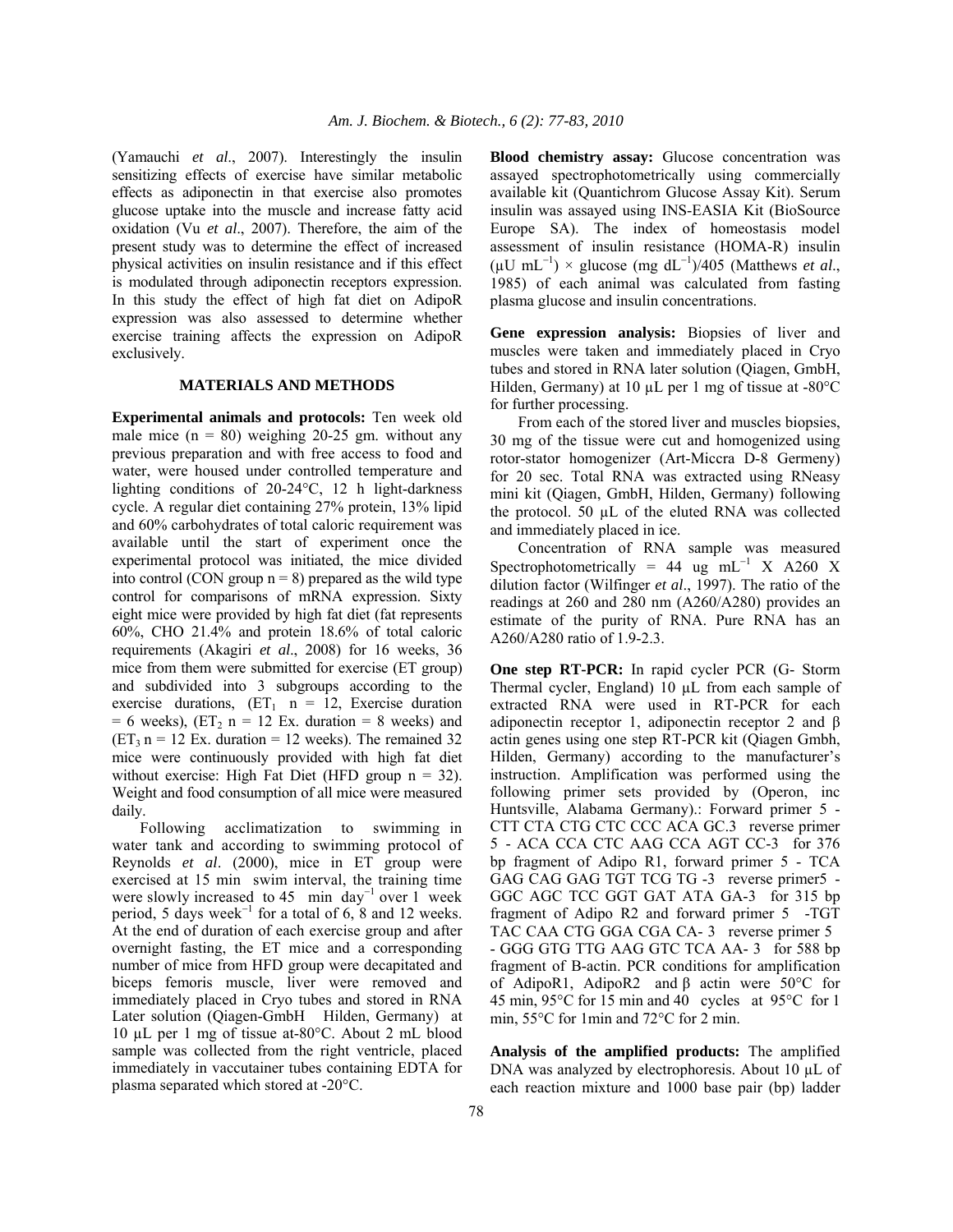(Molecular weight marker) was separated on 2% agarose gel containing 0.3 ug mL<sup>-1</sup> of ethidium bromide. The bands were visualized using UV Tran illuminator (254 nm) and photographed using a digital camera 8 mega pixel. The image was transferred to be analyzed by computer software (Alpha InnoTech Gel Documentation System).

**Statistical analysis:** Data were expressed as mean ± SD individual variables were compared using the student "t" test and paired "t" test according to Armistag (1983) using computer with SPSS version 16 program. Statistical significance was accepted at p-value<0.05 or lower.

## **RESULTS**

 Body weight and blood chemistry parameters during experimental protocol are shown in Table 1. Consumption of high fat diet HFD by the mice for 16 weeks resulted in a significant increase  $(p<0.001)$  in weight associated with insulin resistance manifested by a significant increase in plasma insulin levels  $(p<0.05)$ , plasma glucose level  $(p<0.001)$  and more over insulin resistance as assessed by HOMA was found to show significant increase ( $p$ <0.05) as shown in Table 1. On increasing the duration of consumption of HFD for 20, 22 and 24 weeks there was no significant increase in the body weight or insulin resistant state on comparing them with the consumption of HFD for 16 weeks. Increase consumption of HFD for 20, 22 and 24 weeks had non significant decrease in the expression of adiponectin receptors AdipoR1 and AdipoR2 in both liver and muscle Fig. 1a-e and Chart 1 on comparing them with the consumption of HFD for 16 weeks. Studying the effect of exercise training for 45 min day<sup>-1</sup> for 4 weeks resulted in an improvement in the insulin resistance state on comparing them with the same aged group as there was significant  $(p<0.05)$  decrease in plasma insulin, plasma glucose and more over HOMA as shown in Table 1.



Fig. 1: Gel electrophoresis of the amplified products of target genes expressed; (a) B-actine mRNA expression as a house keeping gene in both liver and muscle tissues; Lane 1 and 8: 1000bp ladder, lane 2: CON, lane 3: HFD, lane 4: ET1, lane 5: ET2, lane6:ET3 and lane 7: negative control; (b) mRNA expression of AdipoR1 in muscle (376bp); Lane 1 and 8: 1000bp ladder, lane 2: negative control, lane 3:CON, lane 4:HFD, lane 5: ET1, lane6: ET2 and lane 7: ET3; (c) mRNA expression of AdipoR2 in muscle 315bp); Lane 1 and 8: 1000bp ladder, lane 2:CON, lane 3:HFD, lane 4:ET1, lane 5:ET2, lane6:ET3 and lane 7: negative control; (d) mRNA expression of AdipoR1 in liver (376bp). Lane 1 and 8: 1000bp ladder, lane 2: CON, lane 3: HFD, lane 4: ET1, lane 5: ET2, lane6:ET3 and lane 7: negative control; (e) mRNA expression of AdipoR2 in liver (315bp) Lane 1 and 8: 1000bp ladder, lane 2: CON, lane 3:HFD, lane 4: ET1, lane 5:ET2, lane6:ET3 and lane 7: negative control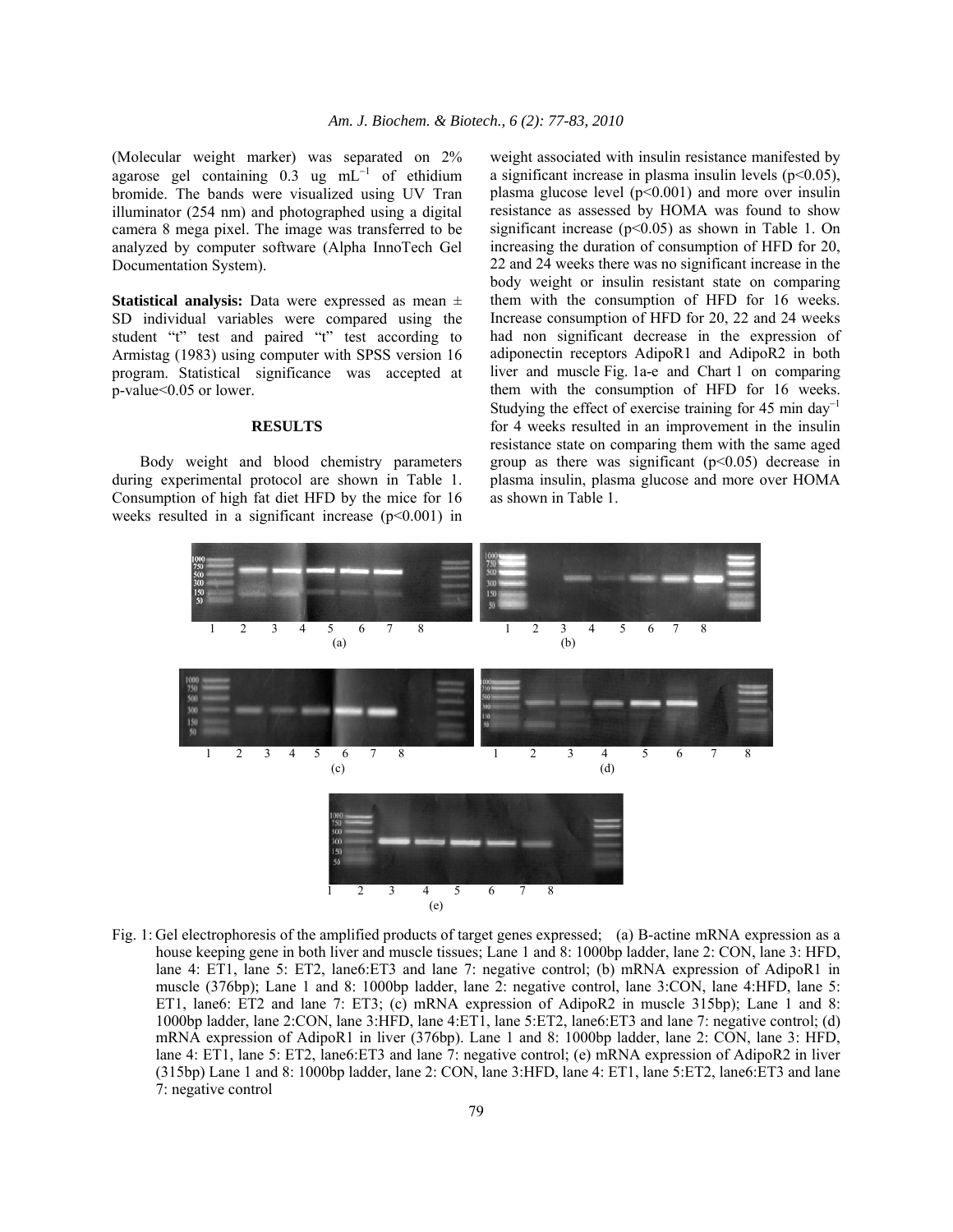| Table 1: Mean $\pm$ SD of Body weight, Fasting plasma glucose and insulin among studied groups |                    |                    |                    |                    |                    |                   |                             |                  |
|------------------------------------------------------------------------------------------------|--------------------|--------------------|--------------------|--------------------|--------------------|-------------------|-----------------------------|------------------|
| Groups                                                                                         | <b>CON</b>         | <b>HFD</b>         |                    |                    |                    | ET group          |                             |                  |
| Parameters                                                                                     | $N = 8$            | $N = 32$           |                    |                    |                    | $N = 36$          |                             |                  |
| Duration                                                                                       | 16 week<br>$N = 8$ | 16 week<br>$N = 8$ | 20 week<br>$N = 8$ | 22 week<br>$N = 8$ | 24 week<br>$N = 8$ | ET1<br>$N = 12$   | ET <sub>2</sub><br>$N = 12$ | ET3<br>$N = 12$  |
| Body weight                                                                                    | $32.1 \pm 2.5$     | $46.0\pm2.1*$      | $46.9 \pm 1.9$     | $47.9 \pm 2.3$     | $48.3 \pm 2.1$     | $41.0 \pm 2.4$    | $39.4 \pm 1.8$              | 41.0 $\pm$ 1.7   |
| $FPG$ mg $dL^{-1}$                                                                             | $142.6 \pm 7.3$    | $204.0 \pm 25.1*$  | $205.2 \pm 26.3$   | $208.3 \pm 27.5$   | $210.5 \pm 25.5$   | $149.0 \pm 31.3*$ | $128.9 \pm 39.5$            | $123.3 \pm 30.4$ |
| Insulin ( $\mu$ U mL <sup>-1</sup> )                                                           | $1.7 \pm 1.1$      | $4.3 \pm 2.9*$     | $4.5 \pm 1.7$      | $5.4 \pm 1.9$      | $5.6 \pm 1.7$      | $0.9 \pm 0.3*$    | $0.6 \pm 0.5$               | $0.7 \pm 0.1$    |
| <b>HOMA-R</b>                                                                                  | $0.6 \pm 0.4$      | $2.04 \pm 1.2*$    | $2.2 \pm 0.9$      | $2.4 \pm 0.8$      | $2.7 \pm 0.9$      | $0.3 \pm 0.1*$    | $0.2 \pm 0.2$               | $0.2 \pm 0.07$   |

*Am. J. Biochem. & Biotech., 6 (2): 77-83, 2010* 

Table 1: Mean  $\pm$  SD of Body weight, Fasting plasma glucose and insulin among studied groups



**Cart 1**: Relative expression of AdipoRs mRNA among studied groups

Also Exercise training for 4 weeks resulted in significant increase (p <0.001) in expression of adiponectin receptors AdipoR1 and AdipoR2 in both liver and skeletal muscles on comparing them with same aged group who received only HFD Fig. 1a-e and Chart 1. On increasing duration of exercise training for 6 weeks then for 8 weeks comparing them with the same aged group only received HFD for the same durations, there was significant improvement in insulin resistance regarding plasma insulin level as it showed significant decrease  $(p<0.05)$ , plasma glucose which significantly decreased (p<0.001) and moreover HOMA showed significant decrease  $(p<0.05)$  Also exercise training for 6 and for 8 weeks resulted in significant increase in the expression of adiponectin receptors AdipoR1 in liver, AdipoR1 and AdipoR2 in muscle, whereas liver AdipoR2 expression was significantly decreased  $(p<0.001)$ .

## **DISCUSSION**

 Significant increase in mice weight and in insulin resistance go along with the fact that a HFDbased on hydrogenated vegetable oil- leads to insulin resistance and our findings are in agreement with (Akagiri *et al*., 2008) as they reported that high fat

diet using hydrogenated vegetable oil as source of fat for 100 day produces insulin resistance in experimental animals assessed by weight gain, increased plasma glucose level and plasma insulin level and Barnea *et al*.,(2006) who stated that mice fed high fat diet for 4 months exhibited significantly greater weight gain, abnormal oral glucose tolerance test and elevated Homeostasis Model Assessment of insulin resistance (HOMA). Obesity induced insulin resistance could be explained by different mechanisms such as endocrinal mechanisms where the insulin sensitizing adipokines (e.g., adiponectin) decrease (Diez and Iglesias, 2003), while adipokines increasing insulin resistance increase (Hotamisligil, 2003; Ma *et al*., 2004; Qi *et al*., 2006)*.* Another explanation was showed by (Lumeng *et al*., 2007) who reported that obesity induced insulin resistance via certain inflammatory mechanisms as obesity is characterized by macrophage accumulation in white adipose tissue and these macrophages are likely to contribute to a reduction in insulin sensitizing adipokines and an increase in other adipokines which decrease insulin sensitivity as discussed earlier. A third explanation was reported by (Houstis *et al*., 2006) who reported that obesity-related elevation of Fatty Acids (FAs) that cause oxidative stress which is considered a causative factor in the development of insulin resistance and the reversal of the imbalance between reactive oxygen species and antioxidants improves insulin resistance in mice and humans. Our finding support the assumption that reduced expression of adiponectin receptor plays a role in reduced insulin sensitivity caused by high fat diet (Naderali *et al*., 2003). Our findings were in agreement with (Huang *et al*., 2006) who reported that there is an impact of obesity on AdipoR1 in skeletal muscle as they exhibited lower expression levels in mice and (Barnea *et al*., 2006) who reported that there is a tissue specific effect of the high fat diet on the hepatic receptor expression as their expression was decreased in mice. These results are explained by (Inukai *et al*., 2004) who reported that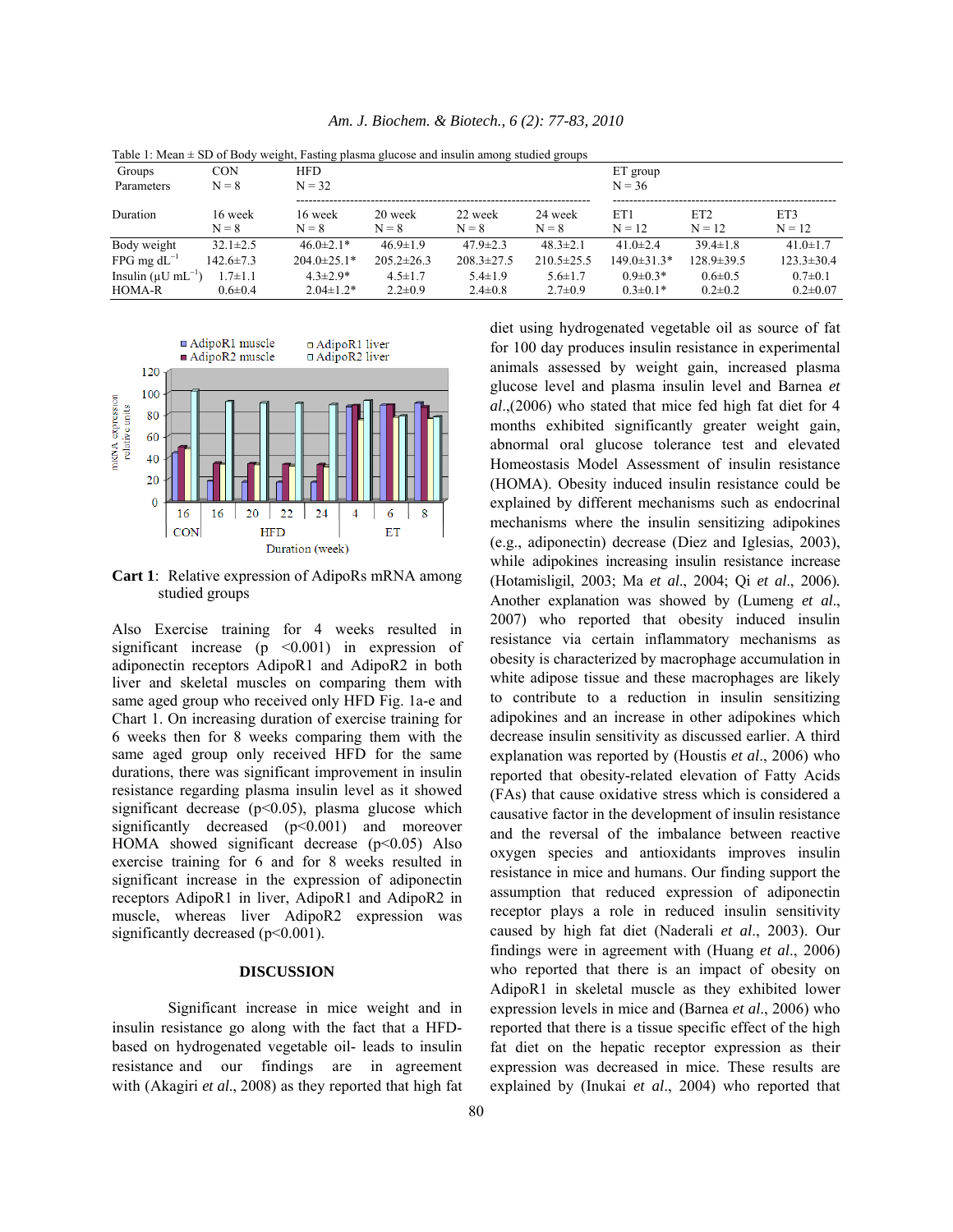there are some regulatory mechanisms of adiponectin receptors expression, one of them which have been reported is the plasma insulin levels and hyperglycemia. It has been shown that they repress receptors expression in both muscle and liver via activation of phosphatidyl inositol 3-kinase and inactivation of Foxo1.Interestingly (Tsuchida *et al*., 2004) has reported that the expression of AdipoR1/R2 in insulin target organs, such as skeletal muscle and liver, is significantly increased in fasted mice and decreased in re fed mice. Thus, the expression of AdipoR1/R2 appears to be inversely correlated with plasma insulin levels *in vivo*. Also the incubation of hepatocytes or myocytes with insulin reduced the expression of AdipoR1/R2 *in vitro*. These results highly suggest that the exercise is one of the main strategies in the reduction of insulin resistance, however there was no significant weight loss in the exercised group (Devlin and Horton, 2005).This improvement in insulin resistance in mice under the effect of exercise was reported by (Huang *et al*., 2006) and in humans by (Devlin and Horton, 1985; Dela *et al*., 1996; John *et al*., 2000). Also (Lee *et al*., 2005) reported that despite the absence of significant weight loss, moderate-intensity exercise was associated with significant reductions in abdominal fat and skeletal muscle lipid content in type II diabetes which was associated with improvement in insulin resistance state. And more over (Ross *et al*., 2000) showed that exercise training does not necessarily need to reduce body weight to have beneficial physiological effects on insulin resistance. Several Mechanisms have been proposed to account for these exercise-related improvements in insulin resistance state (Ivy *et al*., 1999) have proposed many pre receptor events e.g., increased muscle glucose delivery because of increased muscle capillary density and changes in muscle composition favoring increased glucose disposal as well as post receptor adaptations e.g., enhanced glucose transport via increased concentration of GLUT-4 in skeletal muscle (Dela *et al*., 1994), (Saengsirisuwan *et al*., 2002) and greater activity of the enzymes hexokinase II (Koval *et al*., 1998) and glycogen synthase (Ebeling *et al*., 1993). John Kirwan *et al*. (2000) reported that there is successfully identified up regulation of some post receptor steps such as IRS-1and PI3-kinase that leads to increase cellular glucose uptake in skeletal muscle. Lastly, the anti-inflammatory effects of exercise are well known and studies have shown that

exercise reduces  $TNF-\alpha$  concentrations, which may in part explain the increases in GLUT4 expression (Petersen and Pedersen, 2005). Our results mean that increased physical activity for 4 weeks is sufficient for inducing changes in adiponectin receptors expression and that the magnitude of these changes parallels the improvement in insulin resistance (Blüher *et al*., 2006; Zeng *et al*., 2007). Up-regulation of the adiponectin receptors could be explained by the reduction in blood insulin or glucose levels mediated by exercise training as the decrease in the expression levels of adiponectin receptors was reported to be directly related to increased plasma insulin levels and hyperglycemia (Tsuchida *et al*., 2004), however (Huang *et al*., 2006) showed that there was no significant changes observed in the expression of adiponectin receptors in mice were submitted for diet restriction for eight weeks despite the reduction in blood insulin and glucose levels, therefore exercise training might directly regulate the expression of adiponectin receptors, thereby being involved in improvements to the diabetic state and insulin sensitivity in mice. In contrast to these results, Punyadeera *et al*. (2005) showed that acute exercise training failed to change the expression levels of either AdipoR1 or AdipoR2 in the skeletal muscles of healthy volunteers they speculated that the divergent results from the effects obtained by chronic exercise arose from differences in exercise duration and intensity and sustained exercise of sufficient intensity might provide a way to increase AdipoR1 expression in skeletal muscle and thereby ameliorate reduced insulin sensitivity. Exercise training for 8 weeks resulted in significant decrease in the expression of AdipoR2 in liver. This decrease was explained by Kadowaki and Yamauchi (2005) as they reported that the increase in AdipoR1 expression in the liver in the exercised mice might compensate for the decreased expression of AdipoR2. Another explanation was proposed by Wang *et al*. (2004) and Staiger *et al*. (2004) as they reported that AdipoR1, but not AdipoR2, is involved in glucose or lipid metabolism. Also our findings are demonstrated that there are no additional significant improvements with increase exercise duration after 8 weeks. those were in agreement with Zhang *et al*. (2007), who reported that certain studies have not demonstrated additional benefits of increased exercise intensity or of training programs lasting significantly longer than the 12 weeks in humans on insulin resistance.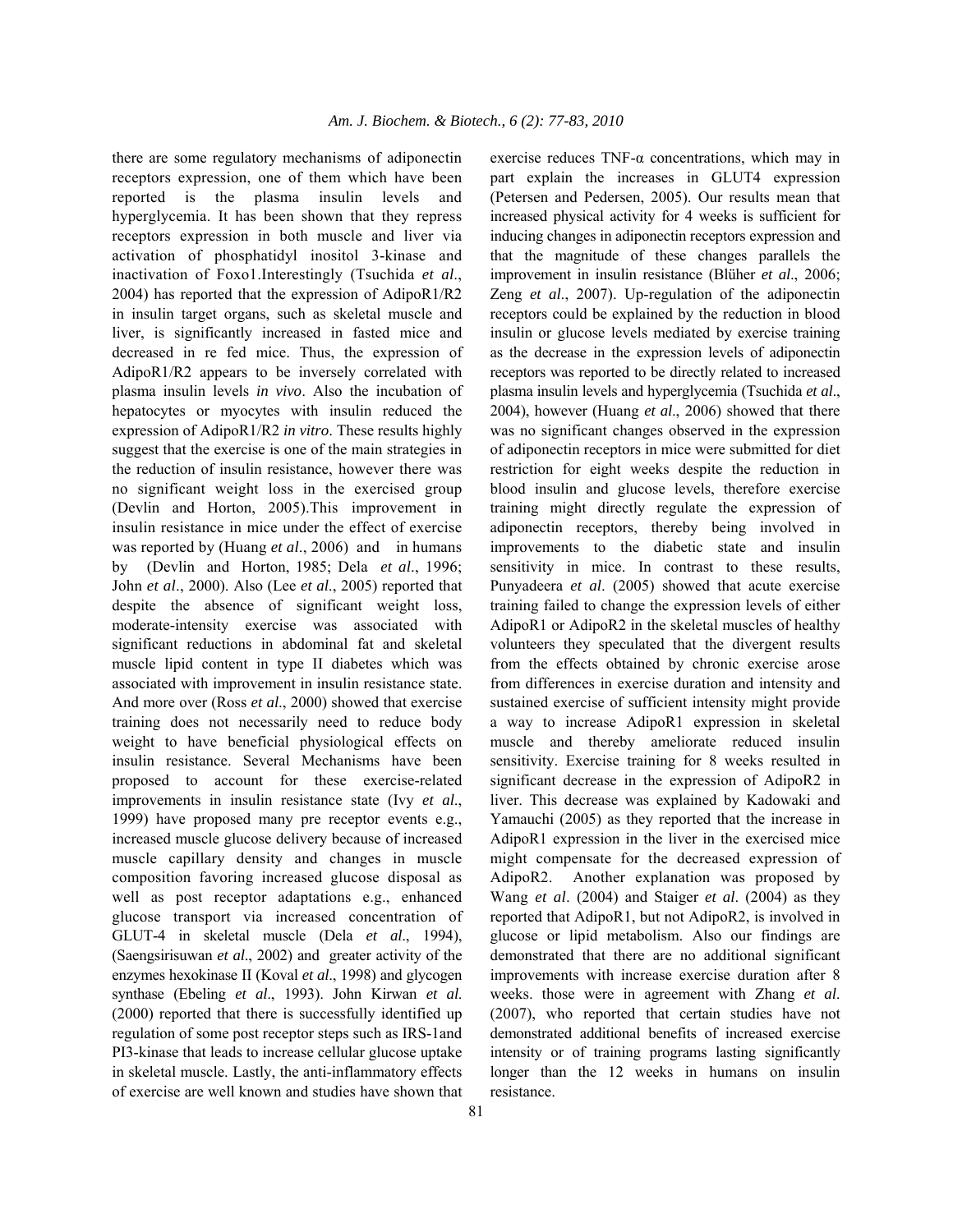#### **ACKNOWLEDGMENT**

 Special thanks to staff members of Molecular Biology Unit, Benha Faculty of Medicine.

#### **REFERENCES**

- Akagiri, S. Y. Naito, H.Ichikawa, K. Mizushima T. Takagi, *et al.,* 2008. A Mouse Model of Metabolic Syndrome; Increase in Visceral Adipose Tissue Precedes the Development of Fatty Liver and Insulin Resistance in High-Fat Diet-Fed Male KK/Ta Mice. J Clin Biochem Nutr. 42: 150-157. DOI: 10.3164/jcbn.2008022
- Barnea,M., A. Shamay, Aliza H. Stark and Z. Madar, 2006. A high-fat diet has a tissue-specific effect on adiponectin and related enzyme expression. Obesity, 14: 2145-2153. DOI: 10.1038/oby.2006.251
- Berg, A.H., T.P. Combs, X. Du, M. Brownlee and P.E. Scherer, 2001. The adipocyte-secreted protein Acrp30 enhances hepatic insulin action. Nat Med., 7: 947-953. DOI: 10.1038/90992
- Blüher M, B. JW Jr,J. Lee, S. Kralisch , M. Fasshauer , N. Klöting , J. Niebauer , M. Schön , C. Williams , C. Mantzoros .2006. Circulating Adiponectin and Expression of Adiponectin Receptors in Human Skeletal Muscle: Associations with Metabolic Parameters and Insulin Resistance and Regulation by Physical Training. J. Clinical Endocrinol. Metabolism, 6: 2310-2316. DOI: 10.1210/jc.2005- 2556
- Combs, T.P., J.A. Wagner, J. Berger, T. Doebber and W.J. Wang *et al*., 2002. Induction of adipocyte complement-related protein of 30 kilodaltons by PPAR gamma agonists: A potential mechanism of insulin sensitization. Endocrinology, 143: 998-1007. PMID: 11861525
- Dela, F., K.J. Mikines, J.J. Larsen and H. Galbo, 1996. Training-induced enhancement of insulin action in human skeletal muscle: The influence of aging. J. Gerontol., 51: 247-252. DOI: 10.1093/gerona/51A.4.B247
- Devlin, J.T. and E.S. Horton, 1985. Effects of prior high-intensity exercise on glucose metabolism in normal and insulin-resistant men. Diabetes, 34: 973-979. DOI: 10.2337/diabetes.34.10.973
- Diez, J.J. and P. Iglesias, 2003. The role of the novel adipocyte-derived hormone adiponectin in human disease. Eur. J. Endocrinol., 148: 293-300. DOI: 10.1530/eje.0.1480293
- Ebeling, P., R. Bourey, L. Koranyi, J.A. Tuominen and L.C. Groop *et al*., 1993. Mechanism of enhanced insulin sensitivity in athletes. J. Clin. Invest. 92: 1623-1631. DOI: 10.1172/JCI116747
- Galic, S., J. Oakhill and G. Steinberg, 2010. Adipose tissue as an endocrine organ. Mol. Cell. Endocrinol., 316: 129-139. PMID: 19723556
- Haluzik, M., J. Parizkova and M.M. Haluzik, 2004. Adiponectin and its role in the obesity-induced insulin resistance and related complications. Physiol Res., 53: 123-129. PMID: 15046547
- Hotamisligil, G.S., 2003. Inflammatory pathways and insulin action. Int. Obes. Relat. Metab. Disord., 27: 53-55. PMID: 14704746
- Houstis, N., E.D. Rosen and E.S. Lander, 2006. Reactive oxygen species have a causal role in multiple forms of insulin resistance. Nature, 440: 944-948. DOI :10.1038/nature04634
- Huang, H. K. Iida, H. Sone, T. Yokoo, N. Yamada and R. Ajisaka .2006. The effect of exercise training on adiponectin receptor expression in KKAy obese/diabetic mice. J. Endocrinol., 189: 643-653. DOI: 10.1677/joe.1.06630
- Inukai, K., Y. Nakashima, M. Watanabe, N. Takata and T. Sawa *et al*., 2004. Regulation of adiponectin receptor gene expression in diabetic mice. Am. J. Physiol. Endocrinol. Metab., 288: 876-882. PMID: 15613685
- Ivy, J.L., T.W. Zderic and D.L. Fogt, 1999. Prevention and treatment on non-insulin-dependent diabetes mellitus Exerc. Sport Sci. Rev., 27: 1-35. PMID: 10791012
- Kadowaki, T. and T. Yamauchi, 2005. Adiponectin and adiponectin receptors. Endocr. Rev., 26: 439-451. PMID: 15897298
- Kahn, S.E., R.L. Hull and K.M. Utzschneider, 2006. Mechanisms linking obesity to insulin resistance and type 2 diabetes. Nature, 444: 840-846. DOI: 10.1038/nature05482
- Kirwan J., L.del Aguila L, M. Hernandez, L. Williamson, J. O'Gorman, R. Lewis, and K. Krishnan 2000. Regular Exercise Enhances Insulin Activation of Irs-1-Associated Pi3-Kinase in Human Skeletal Muscle. J. Appl. Physio. 88: 797-803. PMID: 10658053
- Koval, J.A., R.A. DeFronzo, R.M. O'Doherty, R. Printz and H. Ardehali *et al*., 1998. Regulation of hexokinase II activity and expression in human muscle by moderate exercise. Am. J. Physiol. Endocrinol. Metab., 274: 304-308. PMID: 9486162
- Lee, S., L. Kuk, E. Davidson, R. Hudson, K. Kilpatrick, E. Graham and R. Ross 2005. Exercise Without Weight Loss Is An Effective Strategy For Obesity Reduction In Obese Individuals With And Without Type 2 Diabetes. JAppl. Physiol. 99: 1220-1225. DOI: 10.1152/japplphysiol.00053.2005